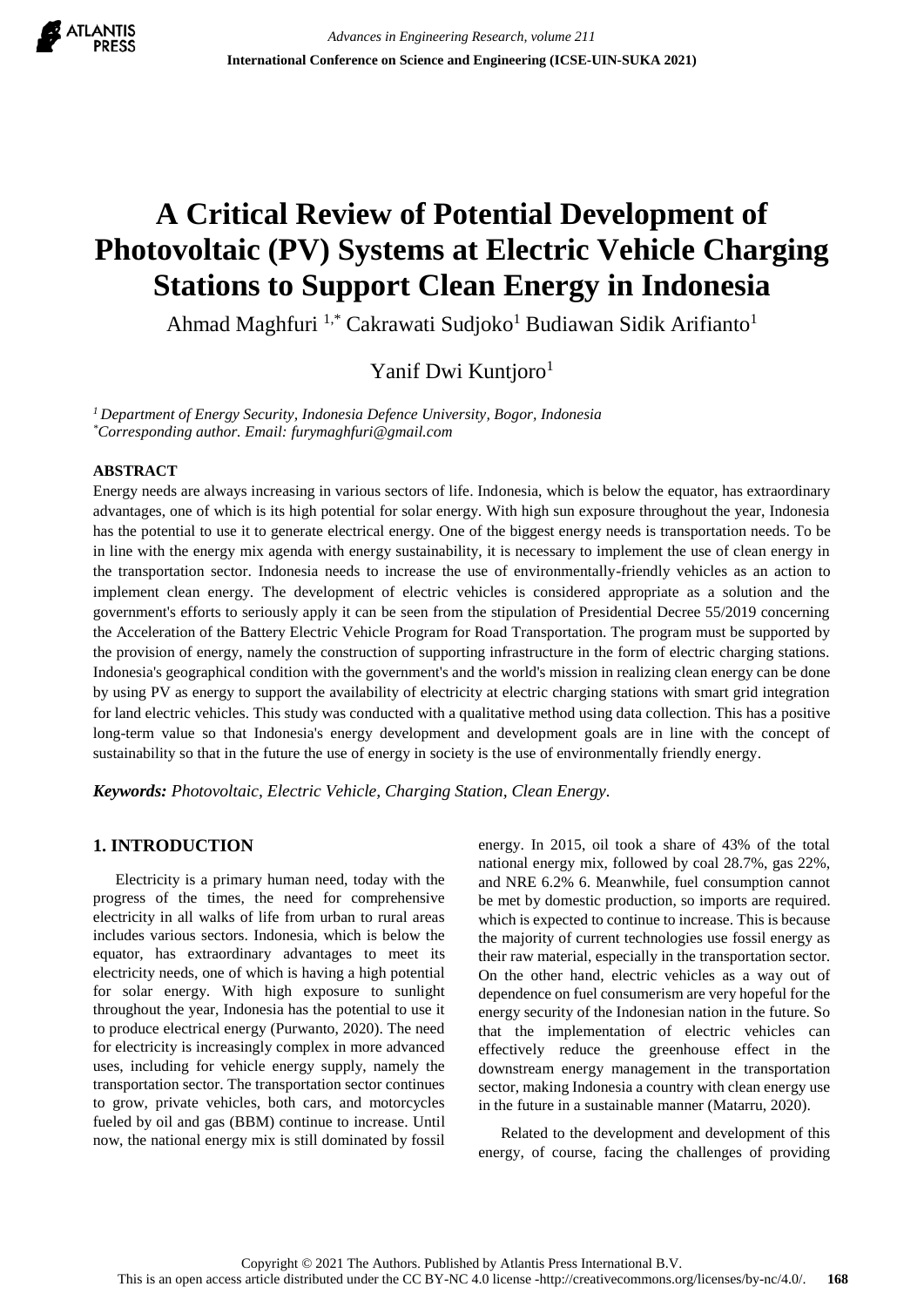energy as described by the National Electricity Company (PLN), including clean energy where the electricity sector in Indonesia produces CO2 emissions of 195.9 MTCO2/year. Renewable Energy's contribution is 11.23%. With the development of a Photovoltaic (PV) System, it is hoped that it can help meet future energy needs that are safe and environmentally friendly. Our paper presents a review of the Potential Development of Photovoltaic (PV) Systems at Electric Vehicle Charging Stations to support clean energy which is expected to continue to grow and develop for the progress of development in Indonesia.

#### **2. METHODOLOGY**

This research was conducted using qualitative methods. Researchers used qualitative data collection techniques as a basic guide. Data collection techniques used secondary data in the form of descriptive analysis from various library references such as books, encyclopedias, scientific journals, newspapers, magazines, and documents. The focus of the library.

#### **3. DISCUSSION**

The potential for new and renewable energy (EBT) is a non-fossil energy source that is environmentally friendly compared to fossil energy, where NRE has an important role in efforts to reduce the impact of climate change and global warming because NRE is lowemission and sustainable. Solar power is an environmentally friendly energy source. Building a Solar Power Plant (PLTS) with the simplest model, namely placing solar panels (photovoltaic) on vacant land or building roofs to capture sunlight (Modjo, 2019). Indonesia in general has great potential in developing solar energy. The potential of solar energy in Indonesia is 4.8 kWh/m2/day (Taro & Hamdani, 2020). The development of Photovoltaic as an electric charging station for land electric vehicles is expected to be able to encourage sustainable national energy security. So it is hoped that the acceleration of the application of Electric Vehicle Infrastructure can be one solution. The aspect of industrial independence can also be fulfilled if, in the field of Electric Vehicle Infrastructure, domestic product facilities can be developed, from the provisions if the National Standard Protocol for Electric Vehicle Charging System is applied specifically for Indonesia (Matarru, 2020).

This of course can be used as a source of supporting energy in the development of public electric vehicle charging stations (SPKLU) where the main energy is sourced from PLN. The need for electric vehicle charging station infrastructure is in line with the overall increase in the use of electrical energy. There are several things that we must know in terms of the development of electric vehicle infrastructure, namely about the costs and benefits generated in the development of the supporting infrastructure (Han et al., 2018). Various studies have been carried out on electric vehicle charging stations, Lu et al., (2014) in their research on the integration and optimization of PV microgrid systems in charging stations, the results show that rationally making a charging station based on a PV microgrid system requires considerable costs. This is due to the need for electricity storage (batteries) as well as the technology used in microgrids to produce and distribute to electric vehicle charging stations. However, the integration of battery usage can smooth out charging spikes at the charging station to reduce the peak to off-peak time. Solar power is now widespread and used everywhere.

To achieve more environmentally friendly transportation of energy supply, solar PV-based charging stations are the most feasible solution. The advantages of combining a solar PV system and EV charging technology can overcome their respective challenges. The integration of solar PV grids with charging stations can reduce charging costs per unit compared to charging based on national electricity grids (A. Verma, 2018). In addition, installing solar PV-based charging stations reduces peak demand on the grid. It also reduces EV dependency on the grid.

**Figure 1** Charging station schematic design with AC main bus. Source: G. T. Chandrasa, Et.al., 2020.



The Indonesian Agency for the Assessment and Application of Technology has designed and built a charging station facility system using a four-wheel EV Fast Charger, which is combined (hybrid) with a photovoltaic system as a Solar Power Plant (PLTS), and PLN grid (G. T. Chandrasa, 2020). This facility itself was inaugurated on December 5, 2018. The schematic design of the charging station system is described in Figure 1. In the main electrical panel, several points can be used for research by installing a digital kWh meter, which is then sent via modem to the CSMS (Charging) server. Station Monitoring System).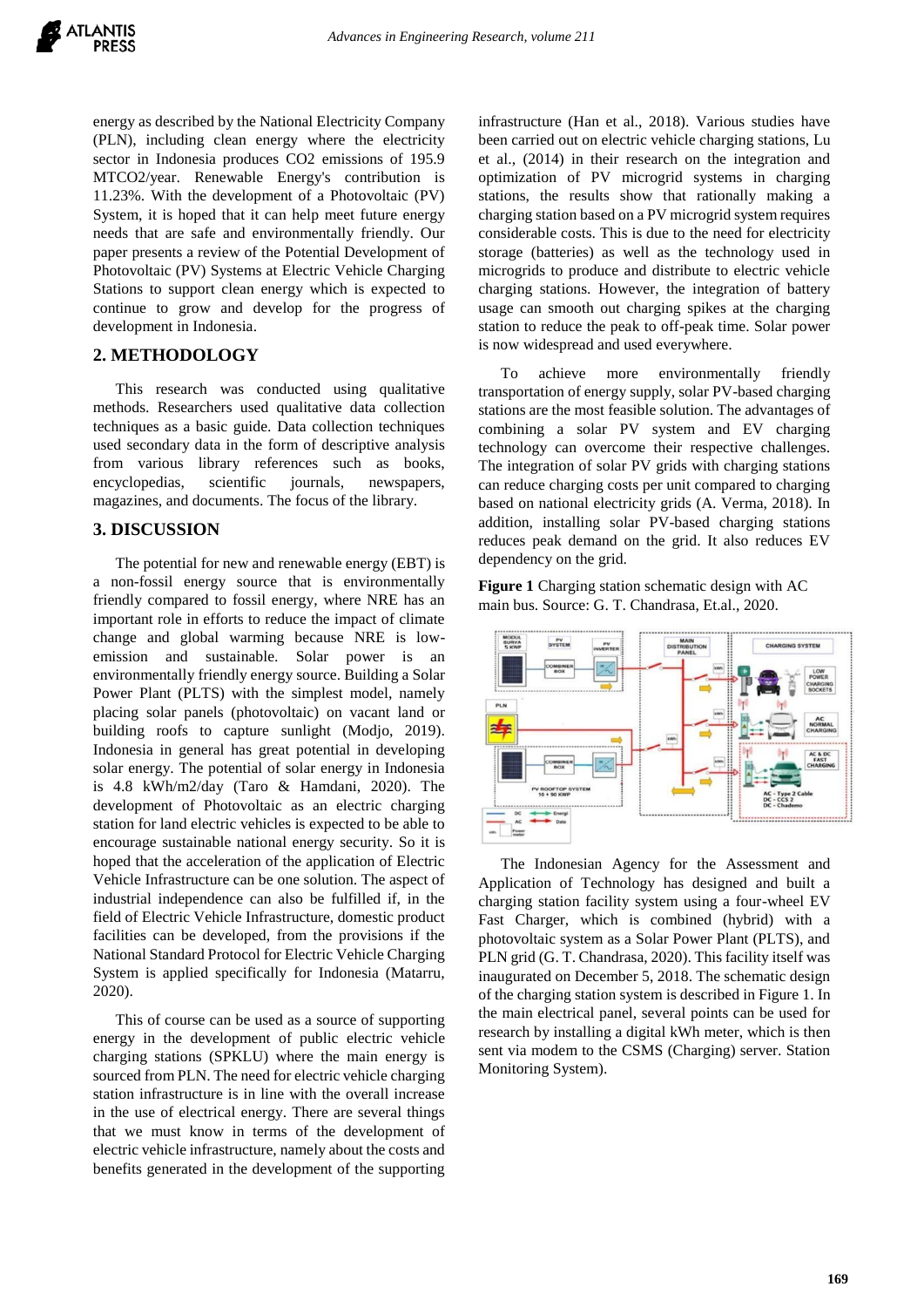From the research conducted (G. T. Chandrasa, 2020), it was found that the use of renewable energy in the form of photovoltaic makes it possible to recharge electrical energy in EVs. However, due to limited land, the PLTS canopy roof is only sufficient for the placement of 5 kWp PLTS. When used to recharge KBL with a 16 kWh battery, this PLTS proved to be lacking and its shortcomings were added intelligently with electricity from the PLN network. The solar PV installations are made connected to the PLN grid, and no batteries are added for backup as they can be handled by PLN electricity when needed (line energy storage electricity)



**Figure 2** Charging station schematic design with DC main bus Source: T. S. Biya, 2019)

Another design is proposed by Biya and Sindhu,2019 paper which takes an optimal approach to the design and power management of solar electric vehicle charging PV stations and Battery Energy Storage System (BESS) with AC grid (figure 2). Solar PV acts as the main source to charge all the connected EVs at the charging station. At night there is no power from solar PV, so a battery as an energy storage device is provided to charge the EV connected to the charging station. Whenever there is a shortage of solar power or BESS output to charge the EV, the required amount of power will be drawn from the AC grid to ensure the continuous operation of the charging station throughout the day. The results show that solar charging stations with battery storage systems and additional grid support provide a promising solution to meet all-day charging requirements for all EVs.

The development of PV as an electric charging station is expected to be integrated with the smart grid to be more effective and efficient. Some of the benefits that can be generated include: • Increase efficiency, reliability, and resilience through automation and digitization along the electricity system chain (digitalization), • Increasing active customer engagement into a decentralized system • Increase the penetration of renewable energy through a flexible grid (de-carbonization). To accelerate the development of Electric Motorized Vehicles (KBL) and Public Electric Motorized Vehicle Charging Station (SPKLU) infrastructure, the government has issued Presidential Regulation No. 55 of 2019. This Presidential

Regulation can be used as a frame of reference for building the KBL ecosystem. Although regulations and their derivatives will be made and have been made, as well as socialization, they are not considered sufficient. This means that these efforts need to be carried out in parallel with studies of their implementation and studies to stimulate the development of the KBL ecosystem.

One of the obstacles in increasing the use of electric vehicles in the early stages is the lack of infrastructure for charging electric vehicles, users of electric vehicles find it difficult to charge when they travel long distances. In addition, the price of fast-charging stations (CS) or general electric vehicle battery charging stations (SPKLU) is still relatively expensive and still has to be imported. Therefore, it is necessary to make efforts to master the technology so that it can be made by domestic industries (BPPT, 2020).

To support the realization of the national electric vehicle development program, it is necessary to support the provision of electric vehicle infrastructure. According to data from the Ministry of Industry in 2020, 1,000 units of SPKLU are needed in 2025 and are predicted to increase to 10,000 units in 2050. The development of the SPKLU (General Electric Vehicle Charging Station) is planned to support the target of the availability of 2,200 electric cars in 2025 which is predicted to be increased to 4.2 million units in 2050 (BPPT, 2020). One alternative that can be used to accommodate these needs is the operation of a smart grid-based PV system at the electric vehicle charging station (Kumar, 2019).

The role of the government is very important as a command for the migration of vehicle energy into electric vehicles. The Indonesian government is accelerating the era of electrification of motorized vehicles to be used as road transportation to reduce the production of pollution emissions and imports of fuel oil (Kurniawan, 2020). The government also opens up business opportunities for the private sector to jointly build and make the EV program a success in Indonesia. The construction of Public Electric Vehicle Charging Stations (SPKLU) to SPBKLU (General Electric Vehicle Battery Exchange Stations) have begun to be carried out by SOEs and the private sector (anwardhana, 2021). In total, 100 units of charging stations have been built until January 2021. The SPKLU is spread across 72 locations in Indonesia. This indicates that EV development by the government is serious. However, the current PV integration is not yet optimal. This needs special attention so that the implementation and implementation of PV and EV development can go hand in hand and in line with national goals in supporting the use of clean energy in Indonesia.

## **4. CONCLUSION**

The development of electric motorized vehicles (KBL) is a big opportunity in implementing clean energy